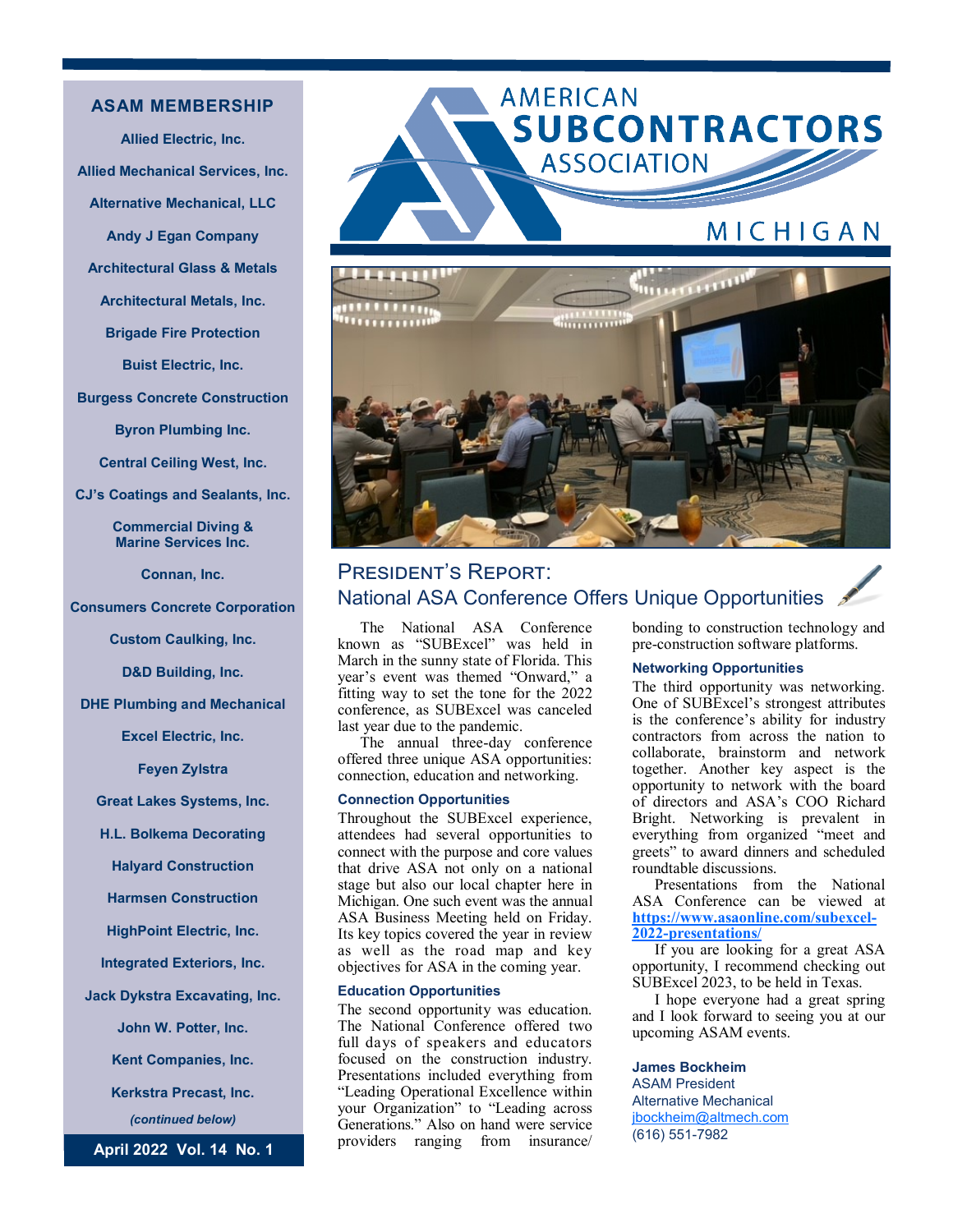# **ASAM MEMBERSHIP**

*(continued from page one)*

**Langerak Roof Systems, Inc.**

**Level 5 Commercial Finishing, LLC**

**Modern Roofing, Inc.** 

**Parkway Electric & Communications**

**Phoenix Interiors**

**Pleune Service Company**

**Plummer's Environmental Services Inc.** 

**Prism Glass**

**Pylman Power, Inc.** 

**Ritsema Associates**

**River City Mechanical** 

**S.A. Morman & Co.**

**Sobie Company, Inc.** 

**The Bouma Corporation**

**Titan Interiors, LLC**

**Total Fire Protection, Inc.** 

**Town & Country Group**

**Van Dam Iron Works, Inc.** 

**Van Dyken Mechanical**

**Van Haren Electric, Inc.** 

**Vander Hyde Mechanical** 

**VanLaan Concrete Construction** 

**Vos Glass**

**VTC Insurance Group Welch Tile & Marble Company West Michigan Door Co. West Michigan Dirtworks Westmaas Electric Windemuller Electric, Inc. Wolverine Power Systems**

*See more below*



# ASAM Safety Committee: Celebrating Seth Wehner, Alive365

Recently Seth Wehner with **[SW MGT](http://swmgtsafety.com/)** stepped down as our Safety Committee Chair. Many of you have met Seth at various safety meetings and jobsite walkthroughs that he organized on behalf of ASAM, and even more of you have seen him in his series of safety **[videos](https://www.youtube.com/c/SWMGT)** on [YouTube.](about:blank) Seth played a vital role in communicating health and safety news during the Covid pandemic and educating ASAM members from a distance through his videos and Zoom calls. He is passionate about teaching safety as a way of life. Thank you, Seth, for your years of service!

In March, EV Construction's **[Alive365](https://ev.construction/safety-week/)** returned for Safety Week after being on hiatus during the COVID pandemic. EV Construction invited

industry professionals from all over to participate in their Safety Symposium featuring keynote speaker Pat Karol from **[Karol Safety Consulting](https://karolconsulting.com/)**, and join the breakout sessions to provide a well-rounded learning experience. The rest of the week was filled with free safety training sessions focusing on areas such as aerial lift training, first aid and CPR, confined spaces, and developing an emergency action plan, among others.

Our next Safety Manager meeting will be held on **Thursday, May 12** at **[Andy J. Egan](http://www.andyegan.com) Company**. To register for this meeting, or to be signed up for our weekly safety email updates, please contact **[Jennifer Sanford](mailto:sanfordj@phoenix-interiors.com)**.



EV Construction hosted industry professionals for its Safety Symposium, *Alive365.*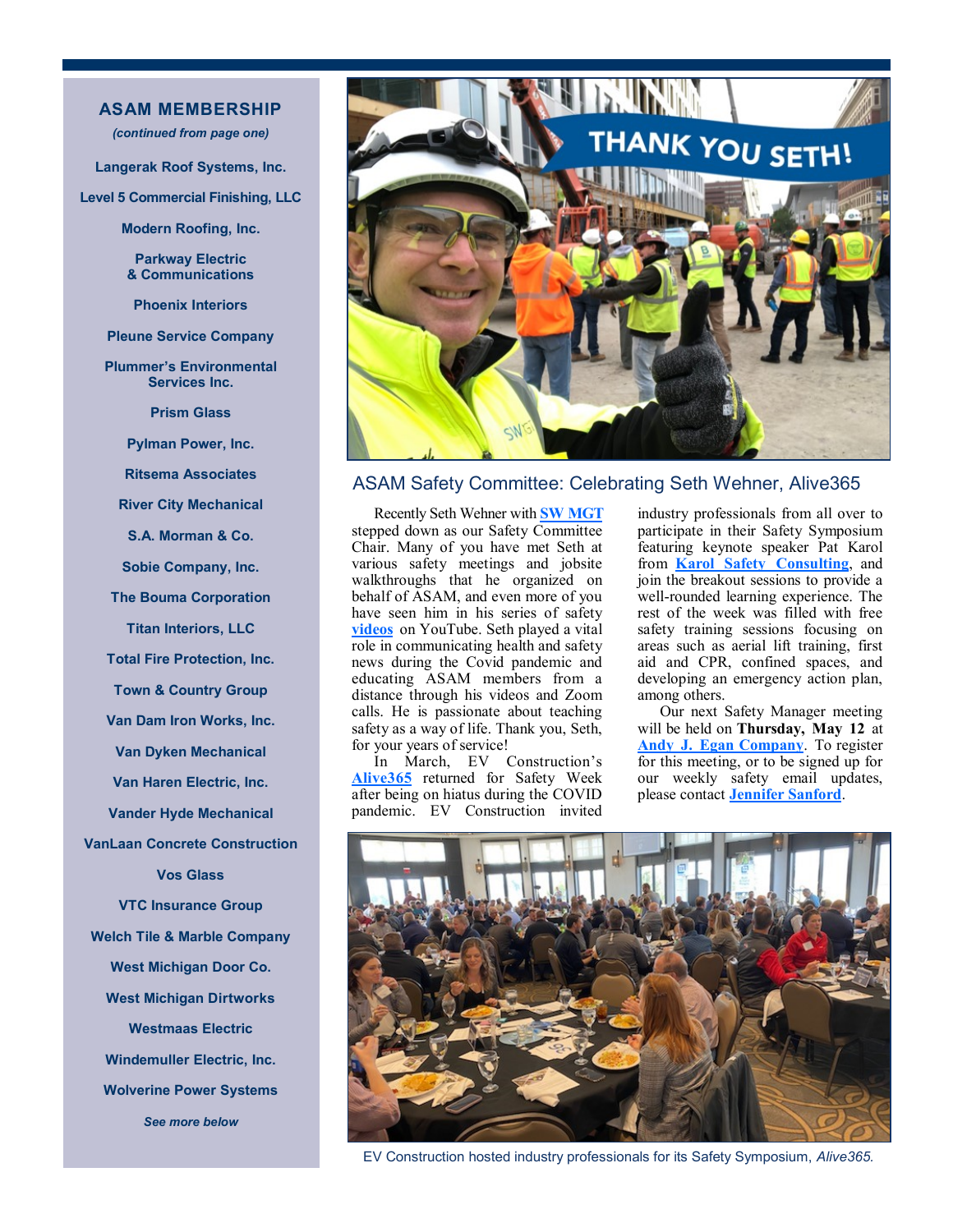# Vice President's Report: MCOY Nominee Series Builds Relationships between Trade Contractors and GCs

We are all familiar with the Michigan Contractor of the Year (**[MCOY](https://asamichigan.net/mcoy-awards)**) Awards, but what most people do not realize is the amount of time spent with the top nominees *after* the awards have been handed out and the celebration has ended. This is when the ASAM president and vice president begin meeting with each of the finalists to provide constructive feedback directly from our members. They also use this time to receive feedback from the GCs, which guides discussions during board meetings and helps the Programming Committee know what to focus on for membership meetings.

This year, that member feedback and the resulting conversations led to ASAM creating the **MCOY Nominee Series** as an opportunity to develop and strengthen relationships between trade contractors and GCs. At these events, attendees are invited to meet and network with the leadership teams of our GC partners in a casual setting.

Our first event took place in the Centennial Room at Founders Brewing Co. and featured **[EV Construction](https://ev.construction/)**. We broke into groups and EV reps at each table asked members targeted questions regarding their performance and ways to improve. Afterwards, EV shared what they had learned and what they would take back to their team.

Our second event was also held at Founders Brewing Co. and featured **Owen-Ames-[Kimball](https://www.owen-ames-kimball.com/)**. This time the theme focused solely on networking, with members of the O-A-K leadership team walking around and chatting with ASAM members. Our final MCOY Nominee Series event of the year was hosted by **[Pioneer Construction](https://www.pioneerinc.com/)** at their [location.](about:blank) The outdoor networking event featured refreshments provided by Pioneer.

Thank you to the members who attended these events, and of course, thank you to the GCs that partnered with us to make them a success. We look forward to continuing this series in the fall, after the **[MCOY](https://asamichigan.net/mcoy-awards)** Awards on August 31, 2022.

## **John Turner** ASAM Vice President Vos Glass

[jturner@vosglass.com](mailto:jturner@vosglass.com)



The **MCOY Nominee Series** held three networking events following the 2021 MCOY Awards. The first two gatherings took place at Founders Brewing Co. and featured EV Construction (top photo) and Owen-Ames-Kimball (middle photo). An outdoor event was hosted by Pioneer Construction (bottom photo). The series will continue after the MCOY Awards in August.